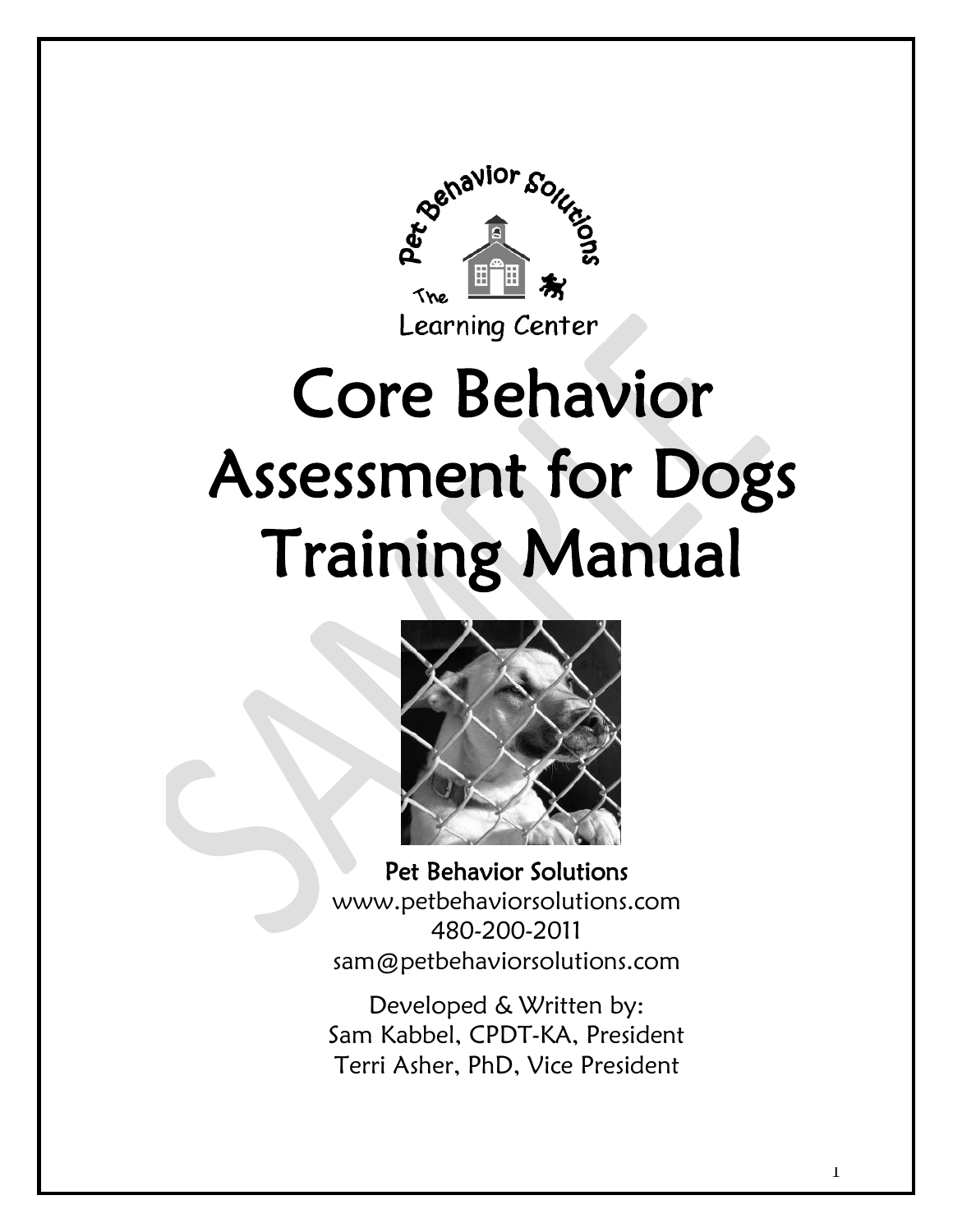# **Training Syllabus for Core Behavior Assessment for Dogs**

#### **Week 1**

- Social Behavior and Body Language Presentation
- Kennel Practice On leash neutral observations
- Manual Core Behavior Assessment Manual
- Homework
	- o Observe one dog in kennel and write observations
	- o Observe one dog in kennel with three stances (neutral, direct, soft) and write observations

#### **Week 2**

- Manual Dog Behavior and Physical Development
- Remove and return from kennels
- Proper leash control
- Manual Defensive Handling
- Kennel Practice Leash handling, remove and return
- Homework
	- o Complete Dog Behavior and Physical Development worksheet
	- o Practice remove and return from kennels
	- o Find one dog with a soft behavioral appearance and write observations
	- o Find one dog with a harsh behavioral appearance and write observations

#### **Week 3**

- Discussion of Temperament Wheel<sup>TM</sup>, Sociability and Arousal
- Manual Asilomar Accords
- Kennel Practice Observations in kennel
- Homework
	- o Complete two Temperament Wheels™, one on a pet and the other on a person
	- o Give example of a rehabilitatable behavioral condition, a manageable behavioral condition, and an unhealthy/untreatable behavioral condition

#### **Week 4**

- Manual Information About Dog Breeds
- Manual Pit Bull Rescuer Code of Ethics
- Section 1 and 2 Size, breed, safety assessment
- Kennel Practice Sections 1and 2
- **•** Homework
	- o Complete evaluation forms on two dogs for sections 1 and 2 and write observations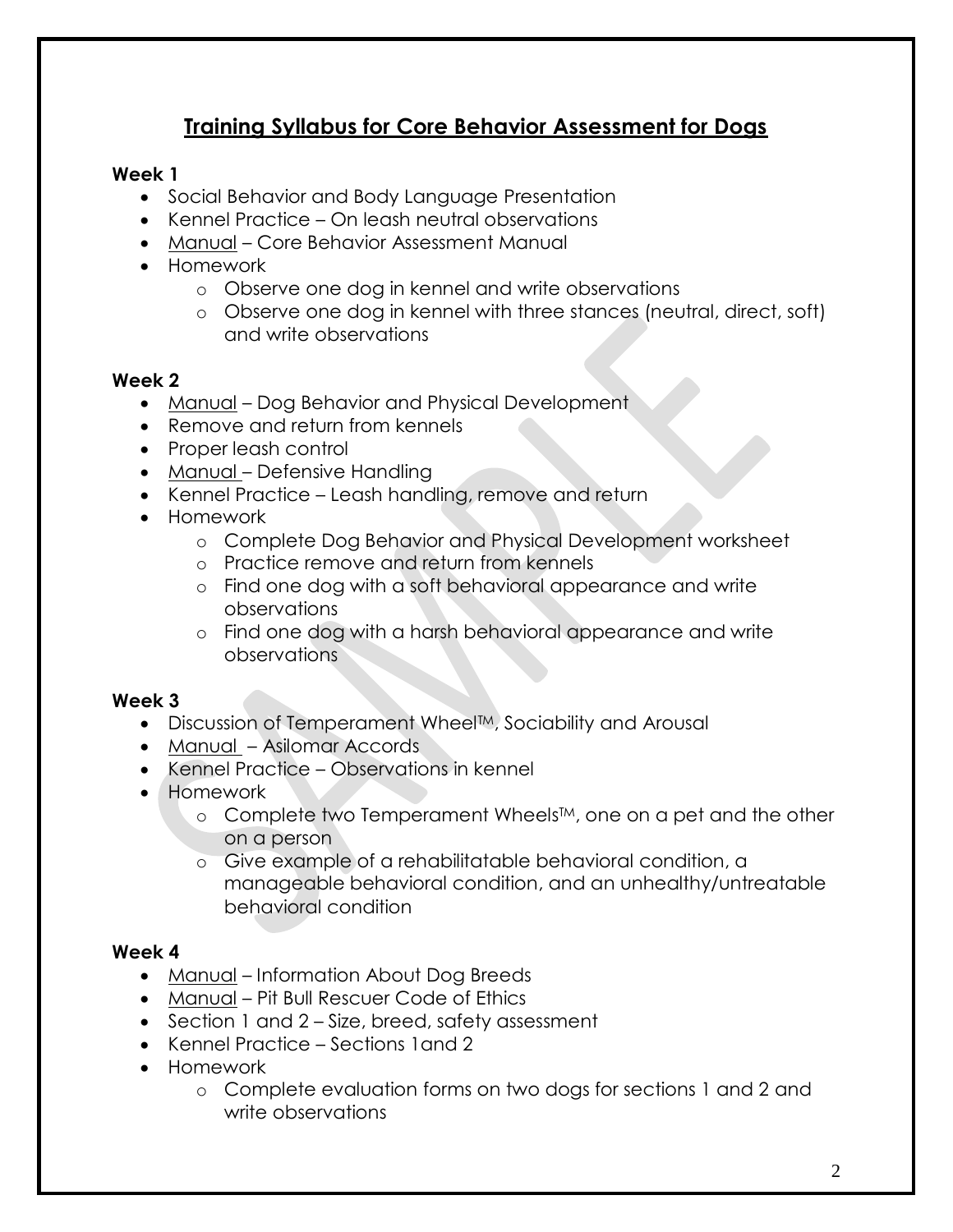#### **Week 5**

- Manual Conditioning
- Section 3 Social attraction, contact tolerance and environmental sociability
- Section 4 Physical control
- Kennel Practice Sections  $1 4$
- Homework
	- o Conditioning worksheet
	- o Complete an evaluation form on two dogs for sections 1 4 and write observations

#### **Week 6**

- Discussion of dog interactions and dog introductions
- Manual Dog to Dog Introductions
- $\bullet$  Section 6 Behavior with dogs
- Videos dog to dog introductions
- Kennel Practice Dog introductions
- Homework
	- o Conduct an evaluation on one dog for sections 1 4 and write observations
	- o Conduct four separate dog introductions and write observations

#### **Week 7**

- Manual Bonding / relationships
- Section 5 Resource holding potential and frustration threshold
- Kennel Practice Resource holding potential and frustration threshold
- Section 7 Arousal and impulse control
- Section 8 Control-related behavior
- Manual Active Listening Skills
- Kennel Practice Sections  $1 8$
- Homework
	- o Complete evaluation form on two dogs and write observations. Do not discuss observations or findings with co-evaluator unless safety is in question. Each evaluator must write their own evaluation form and written observations for each dog.

#### **Week 8**

- Manual Healthy Coping
- Manual Matching Child Age Groups with Shelter Dogs
- Manual Sociability Preference Ladder
- Manual Matching Child Age Groups for Dogs with Resource Aggression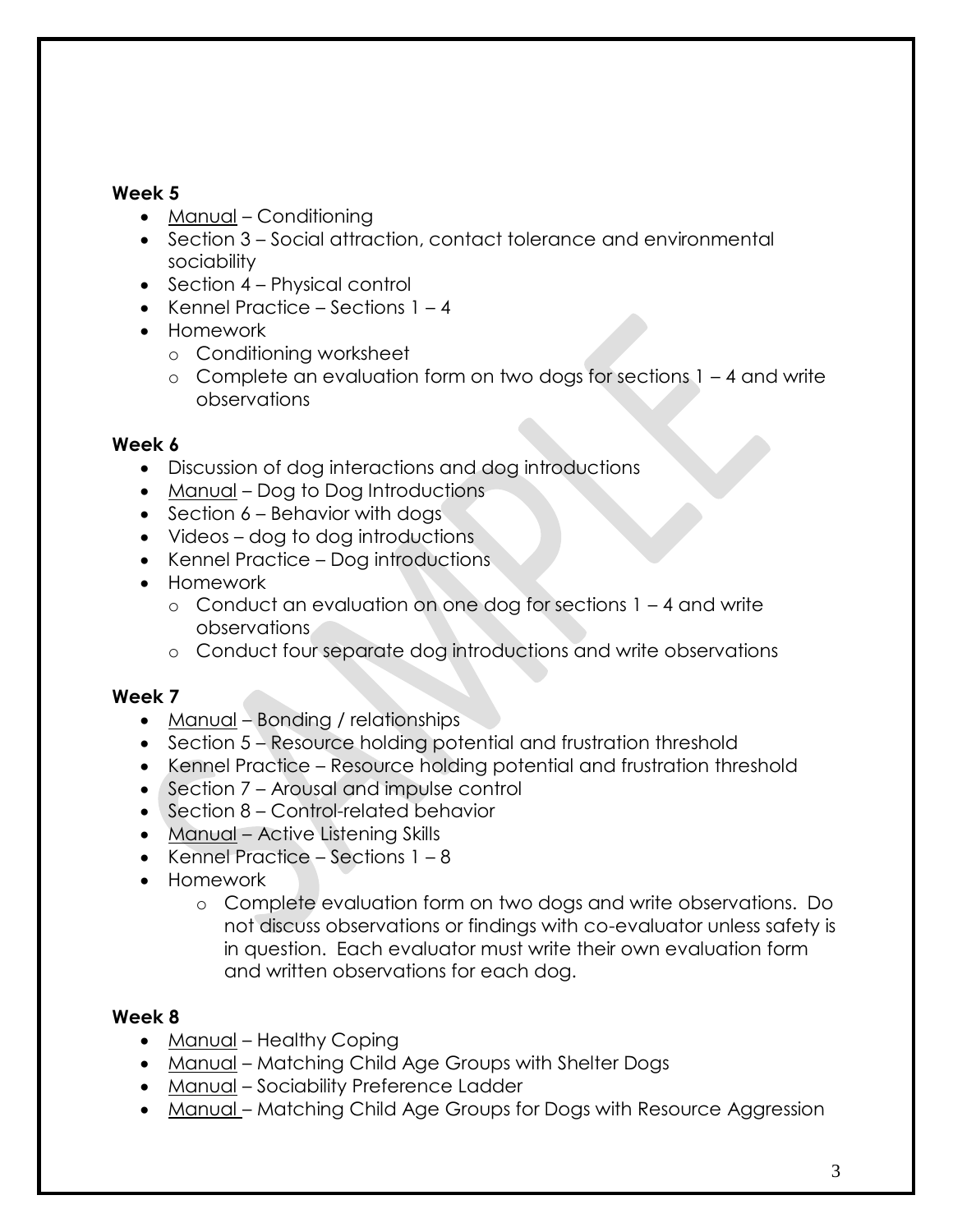- Manual About Sociability
- Manual Kennel Outreach and Placement Recommendations
- Kennel Practice Full evaluations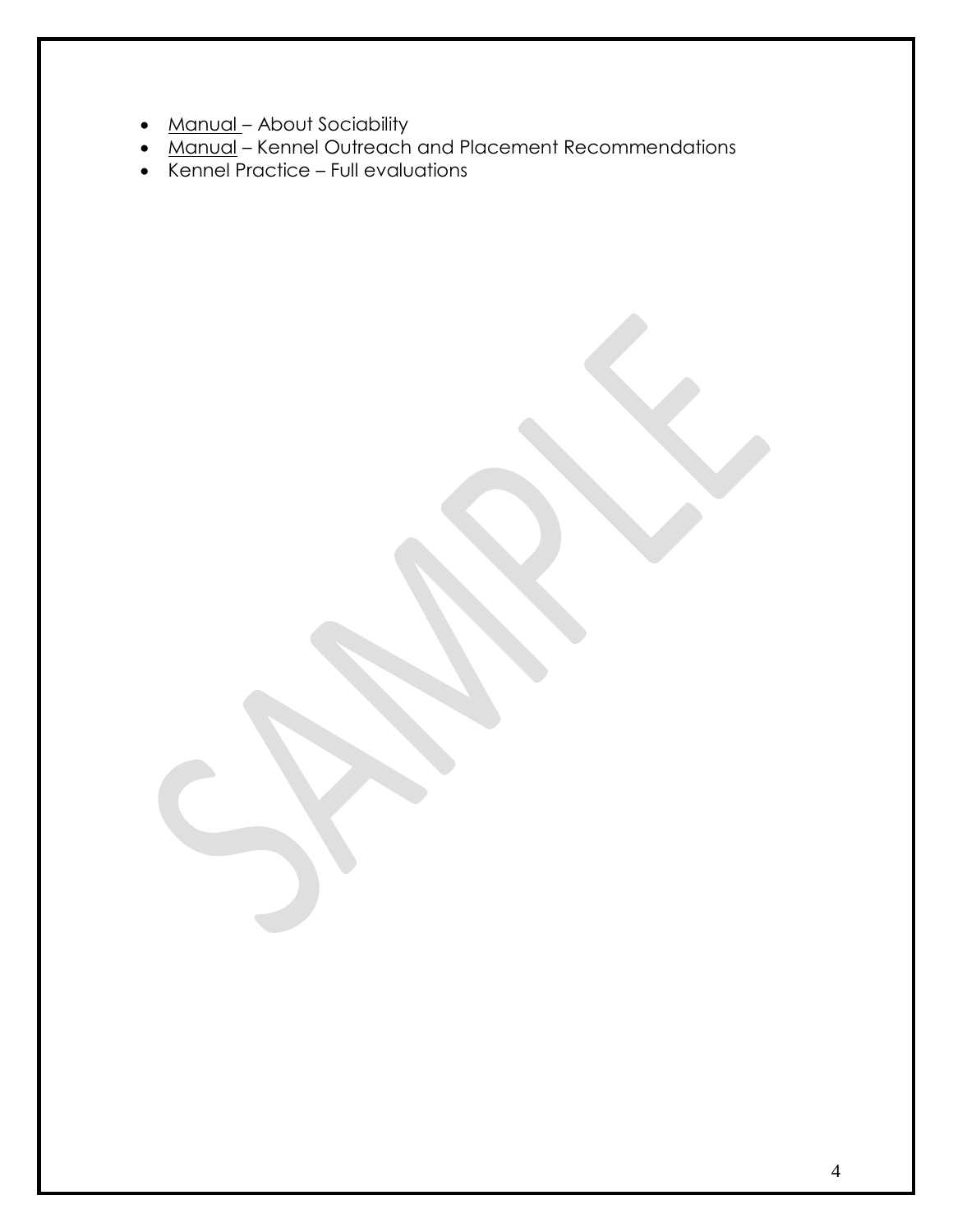#### **Week 9**

- General videos
- Homework
	- o Walk adoptable kennels and find two dogs to write recommendations about enrichment or need for re-evaluation and why.

#### **Week 10**

- Kennel Practice Full evaluations
- Discussion of upcoming exam

#### **Week 11**

- Exam
- Kennel Practice Full evaluations

#### **Week 12**

- Kennel Practice Full evaluations
- Discussion of exam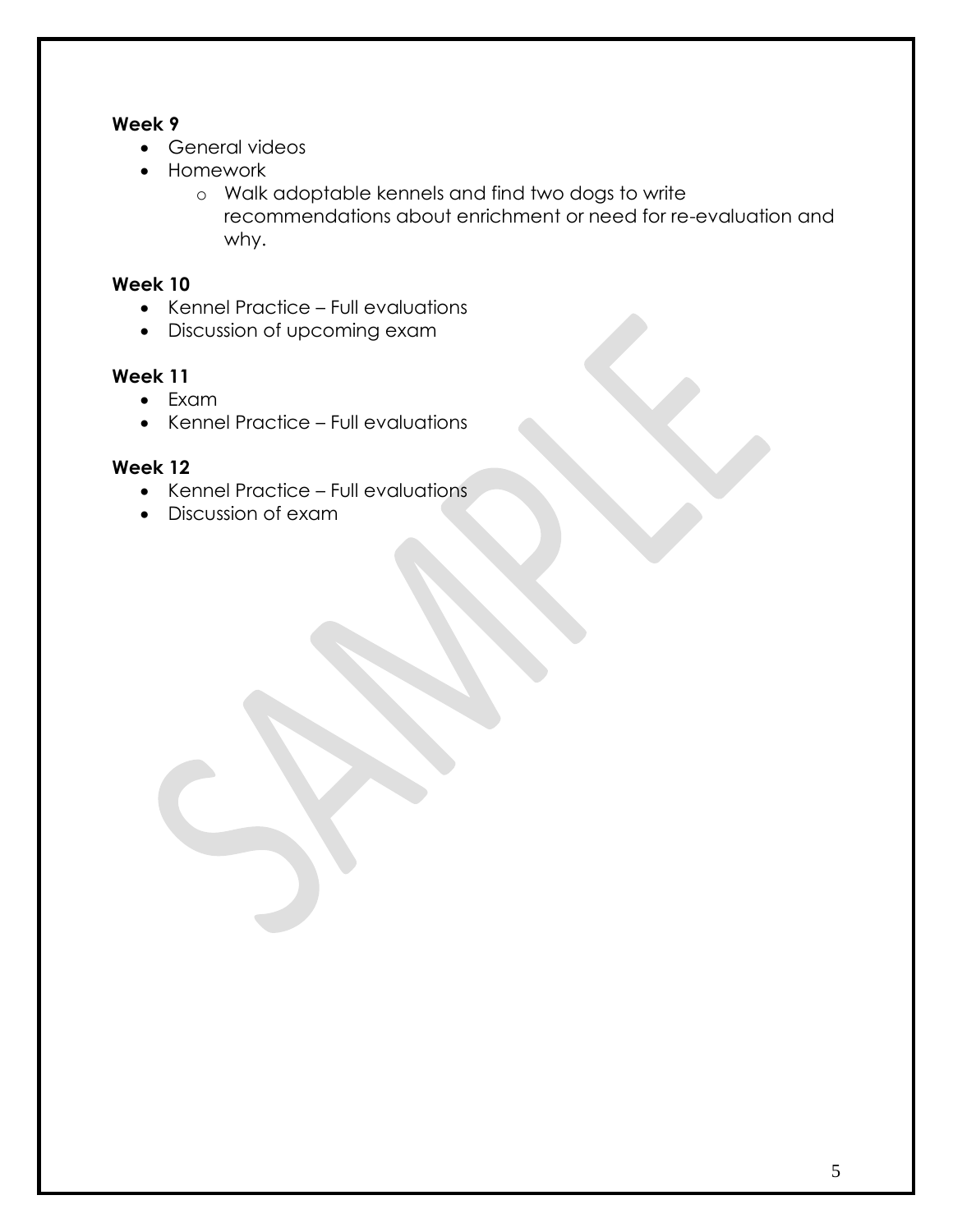# **Table of Contents**

| Dog Behavior and Physical Development  Error! Bookmark not defined.           |  |
|-------------------------------------------------------------------------------|--|
| Development and Behavior Information Error! Bookmark not defined.             |  |
| How to Determine the Age of a Dog <b>Error! Bookmark not defined.</b>         |  |
| Understanding Brain Development and Emotions Error! Bookmark not defined.     |  |
| Thinking Defensively with Dogs Error! Bookmark not defined.                   |  |
|                                                                               |  |
|                                                                               |  |
|                                                                               |  |
|                                                                               |  |
|                                                                               |  |
| Healthy Coping for Evaluators  Error! Bookmark not defined.                   |  |
| Matching Child Age Groups with Shelter DogsError! Bookmark not defined.       |  |
| Sociability Preference Ladder Error! Bookmark not defined.                    |  |
| Matching Child Age Groups for Dogs with Resource Aggression Error! Bookmark r |  |
|                                                                               |  |
| Placement Recommendations Error! Bookmark not defined.                        |  |
|                                                                               |  |
| Guide to Understanding Dog Breeds and Behaviors                               |  |
| <b>Booklet</b>                                                                |  |
|                                                                               |  |
| <b>Booklet</b>                                                                |  |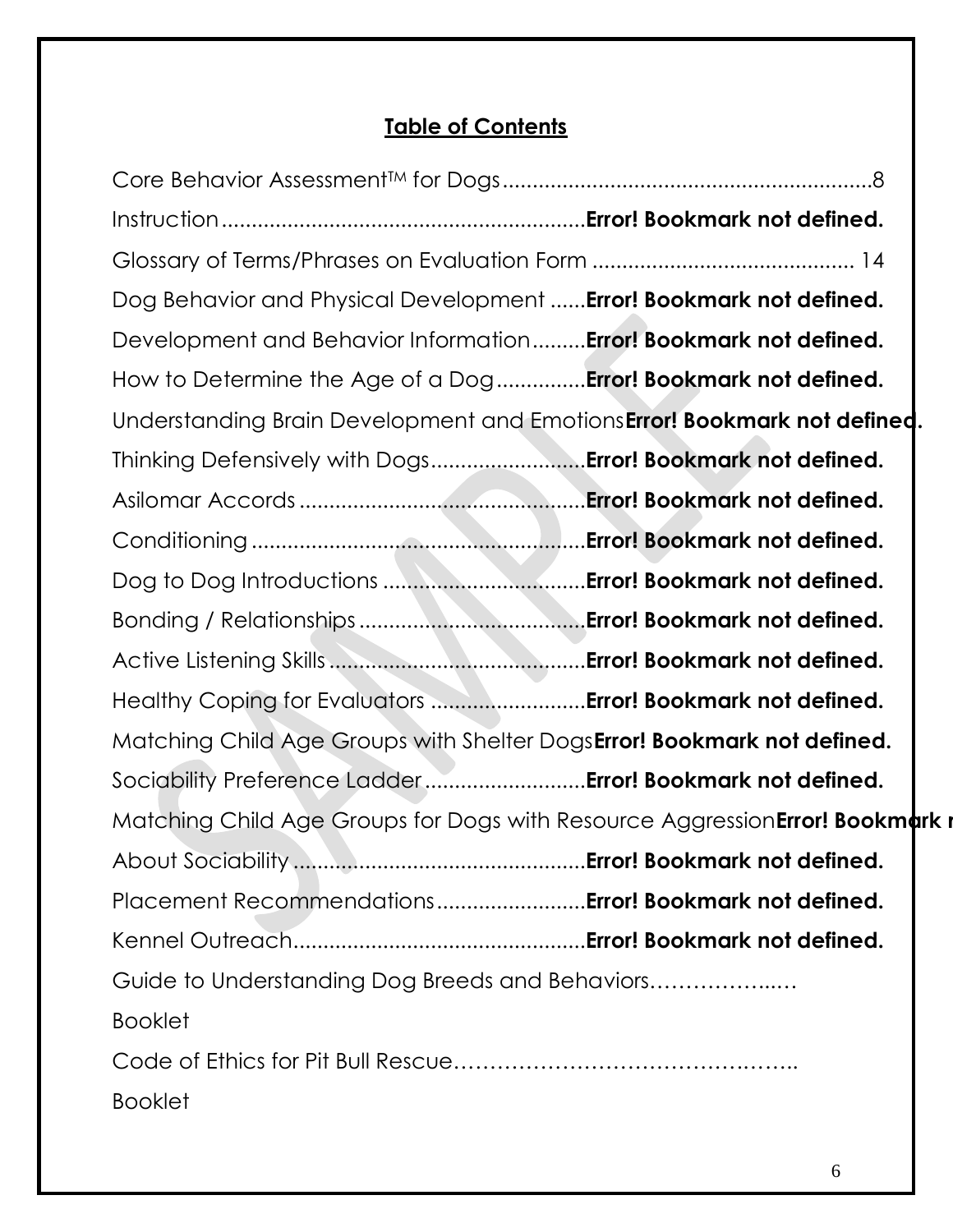Social Behavior and Body Language Presentation..………………… Booklet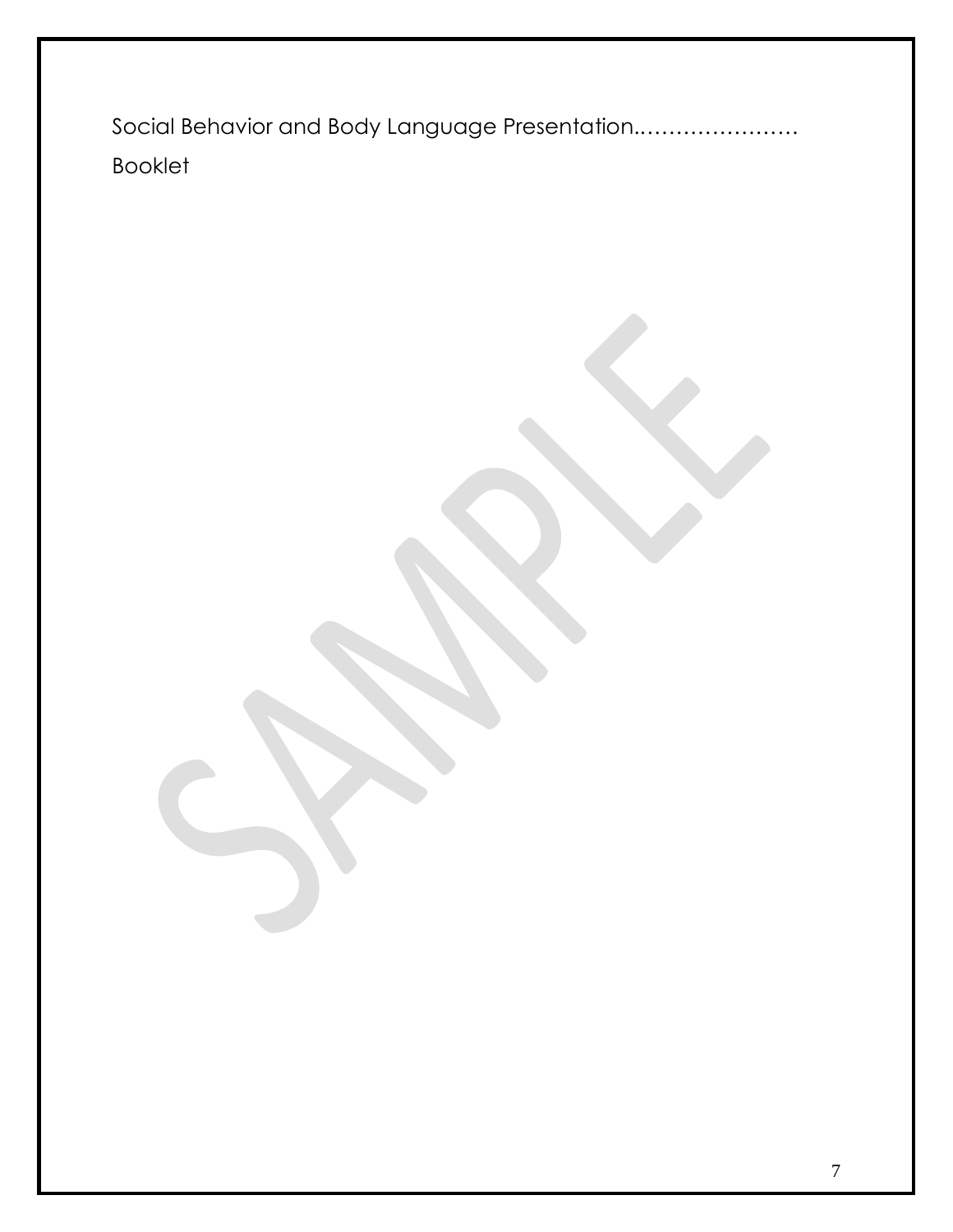### **Core Behavior AssessmentTM for Dogs**

<span id="page-7-0"></span>We have been evaluating dog behavior for many years and the industry is filled with different "tests" to uncover the underlying temperament (i.e., personality) of a dog. Most evaluation procedures are modular, meaning they evaluate each aspect of a dog's behavior separately (e.g., the results of an evaluation indicate that a dog has possession aggression).

The Core Behavior Assessment™ for Dogs is an integrative procedure, as opposed to modular, that focuses on emerging patterns of behavior and their relation to a dog's defense mechanism, or how he or she handles conflict (e.g., the results of the evaluation indicate that this dog becomes defensively aggressive when he is in conflict). Most behaviors observed in an evaluation are examples of a dog's defense mechanisms. Evaluations are not just about the individual behavior; they are about what that behavior represents and how else that might play out in a home environment. By looking at what these behaviors represent, you will be better able to make decisions as to whether the dog you are evaluating is behaviorally healthy, treatable (i.e., behaviors can be treated or changed through training or behavior modification), manageable (i.e., behaviors can be successfully accommodated in a compatible environment) or unhealthy/untreatable.

In this course, you will first learn how to think in terms of emerging patterns of behavior and how it plays out in a home environment. From this understanding, you will learn how to interpret the behaviors that occur in a shelter environment during the evaluation. Finally, you will learn how to make decisions and recommendations based on this information.

**What does a behavior evaluation tell us about a dog?** A behavior evaluation gives us a glimpse inside a dog's personality. It is a method to reveal how a dog deals with conflict, unveiling his defense or coping mechanism. This is similar to understanding human behavior. You never really know a person until you see how he or she behaves on a bad day. It is our coping mechanism that determines how we act when things are not going well. When we understand a dog's coping mechanism, we are better able to make recommendations as to that dog's adoptability (e.g., whether he is safe to place for adoption or if there should be restrictions on his placement).

*Are behavior evaluations fair?* Yes, when conducted properly, behavior evaluations are fair. The conflict the dog is placed in during an evaluation is not outside the range of normal situations he may encounter in a home environment. Evaluations are conducted in a relatively brief period of time, and represent a "snapshot" of the dog's behavior. When conducted correctly, a pattern of behavior emerges that gives a good indication of responses to other situations not included in the evaluation. A dog's responses vary greatly, both in type and severity, and an evaluation gives information about the type and severity of the reaction an adopter is likely to encounter when his or her dog is in conflict.

*Why look at patterns of behavior instead of individual behaviors?* This can be best illustrated by the Temperament Wheel™. The outside of the wheel includes the basic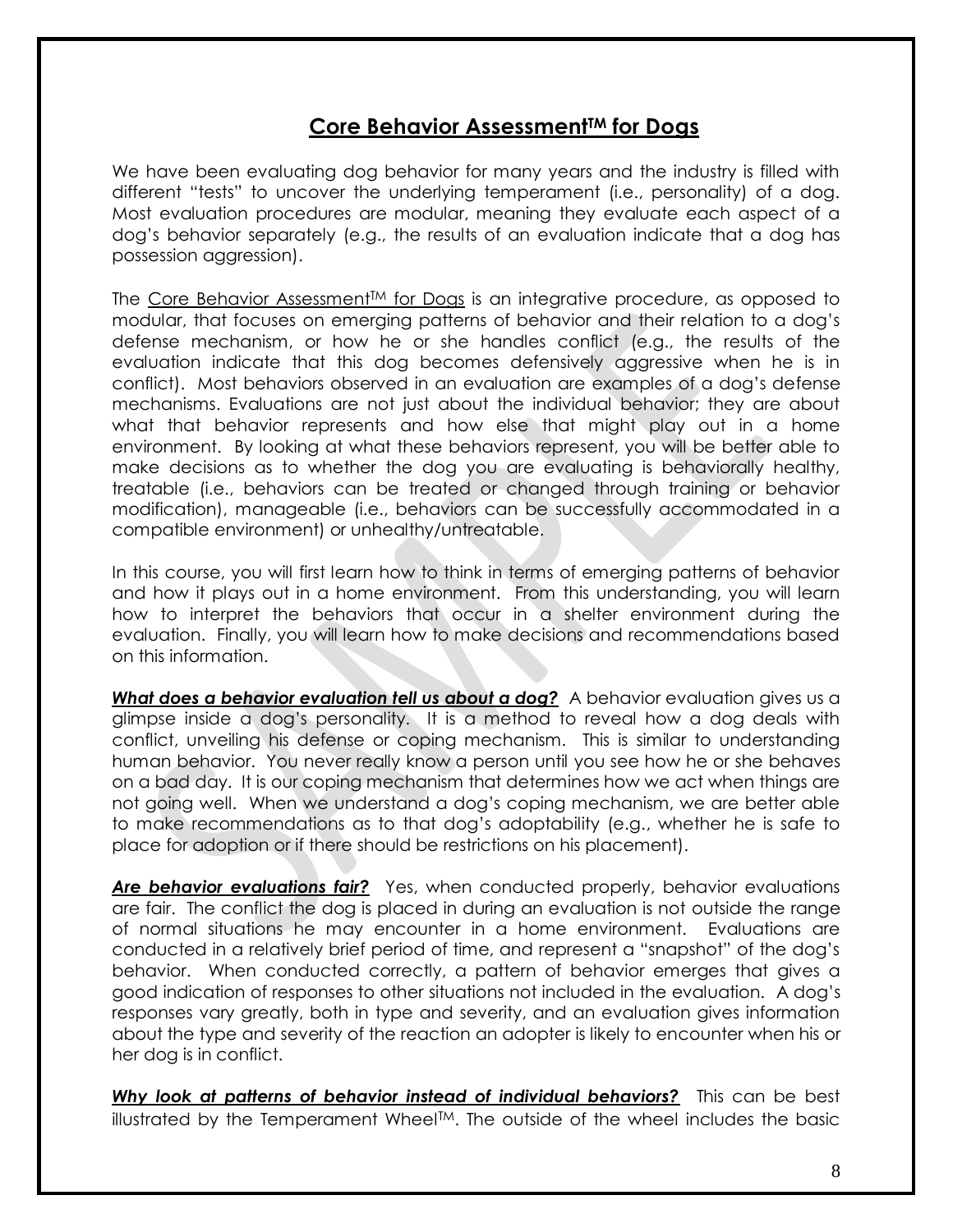characteristics of the dog (e.g., breed, sex, demeanor, etc.). These are characteristics that are easily determined by simple observation. It does not require skill or training to see these obvious characteristics. With a behavior evaluation we are trying to uncover the center circle of the wheel which is his defense mechanism (e.g., biting or snapping in fear, controlling and dominant, defensive, etc.). Although a dog's responses will differ in degree, a pattern of responses will emerge giving rise to his conflict resolution style.

The solid spokes of the Temperament Wheel™ represent different types of conflict that a dog has faced. For example, one spoke may represent the dog meeting another dog. Another spoke may represent handling for examination. And yet another may represent the dog being handled while in possession of a high-value resource. By observing the dog's pattern of responses to these types of conflicts, we gain insight into the coping mechanism, represented by the center circle.

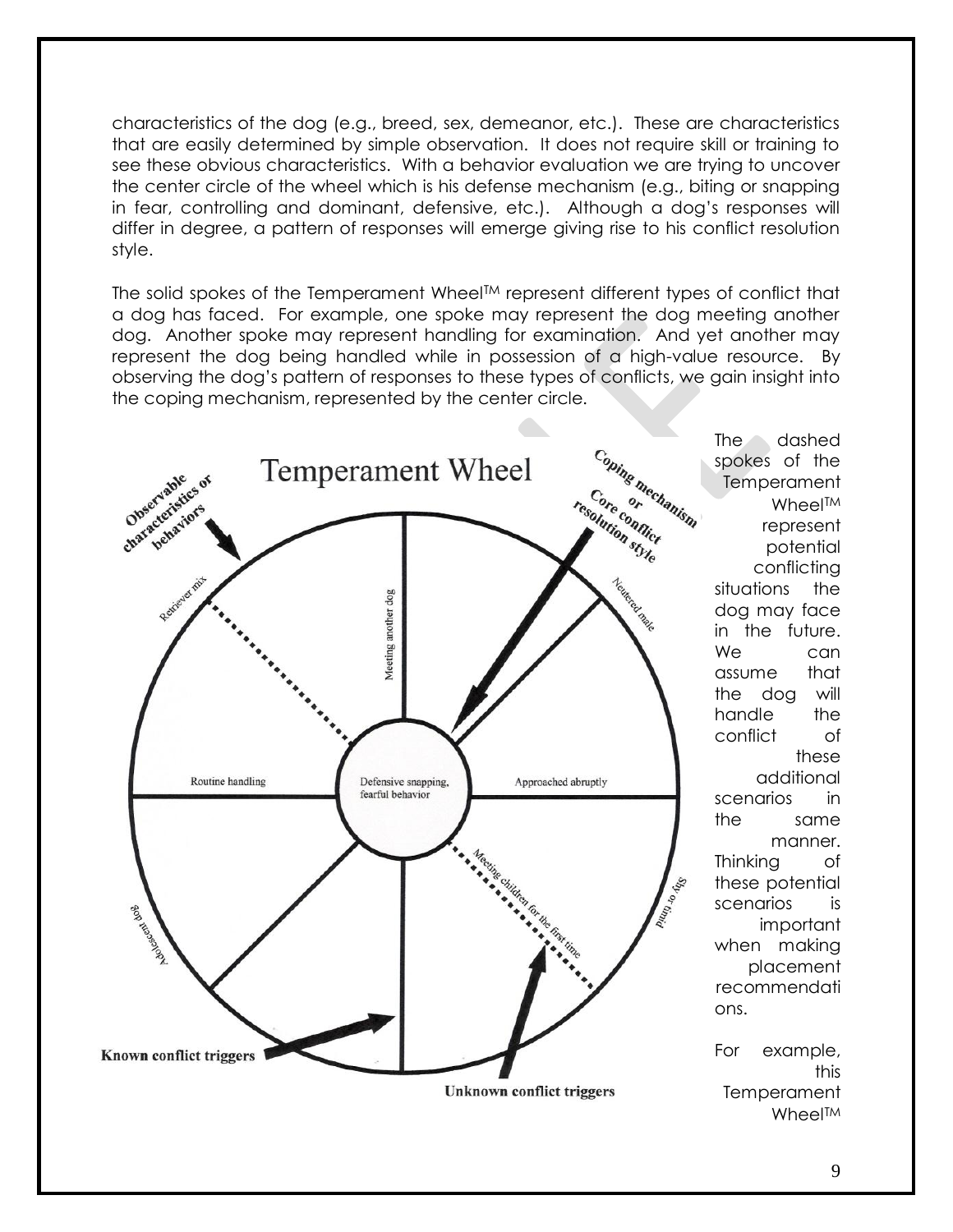represents a dog that responded to three types of conflict (represented by the solid spokes) with defensive snapping and fearful behavior (center circle/core coping mechanism.) The pattern of fear and defensiveness suggests that in the future, when the dog is faced with another situation that causes conflict (represented by the dashed spokes) his reaction will likely be one of fear and defensive snapping.

Are behavior evaluations valid? There are a number of limitations that must be taken into consideration. First, while the pattern of behavior that emerges will indicate the dog's coping mechanism, the severity and scope of that behavior may be inhibited or exacerbated by the environment. For example, a dog may be so frightened in the kennel environment that he is more apt to snap at the evaluator. Further, extenuating circumstances (e.g., recent trauma, injury, illness, abuse, etc.) may prevent a proper, thorough and fair evaluation. In addition, a dog's behavior often changes when he forms a primary attachment bond. For example, a shy dog that is inhibited during an evaluation may form a bond with a new owner and lose some of that inhibition. This may result in more outgoing behavior in a home or possibly aggression toward strangers. Also, some dogs are so inhibited by the environment that they "check out" or become entirely unresponsive. It is not possible to assess these dogs properly in this situation. Finally, evaluations are unable to determine the scope or threshold of an aggressive response. Given two dogs that demonstrate similar behavior during an evaluation (e.g., growling and snapping over a high-value resource), one dog may demonstrate this behavior with significantly more items than the other (e.g., not just bones or food, but found items and space as well). Two examples follow:

Alexis (2-year-old SF Retriever mix) – Alexis was evaluated as being appropriate with cats and dogs, but demonstrated a coping mechanism of growling and snapping (without biting) when faced with conflict (specifically when in possession of a highvalue food item). In a home environment, this behavior played out as growling and snapping at the approaching resident cats when she was near the female owner (who was perceived to be a resource).

Mugsy (5-year-old NM Pug/Beagle mix) – Mugsy demonstrated a coping mechanism of growling and offensively snapping when in conflict (e.g., when confronted at a barrier, when disturbed while in possession of high-value items, etc.). In a home environment, Mugsy's perception of confrontation generalized to such things as being disturbed while resting, being physically moved or handled, being approached by strangers or being disturbed with a variety of possessions. His response to these perceived confrontations was, as observed in the evaluation, to offensively growl and snap at the perceived offender.

*What is arousal and how does it impact a behavior evaluation?* Arousal is a physiological and psychological state leading to a condition of alertness and readiness to respond. It may manifest as a combination of many behaviors at once or one behavior very intensely. When aroused, a dog will experience a physiological reaction such as an increased heart rate, respiration and blood pressure, hair bristling (i.e., piloerection), pupil dilation, sweaty paws etc. Arousal intensifies a dog's reactions. When a dog is aroused, everything becomes hyper or excessive (e.g., hyperactive, hyper-intense, etc.). Arousal can occur in response to movement or unresolved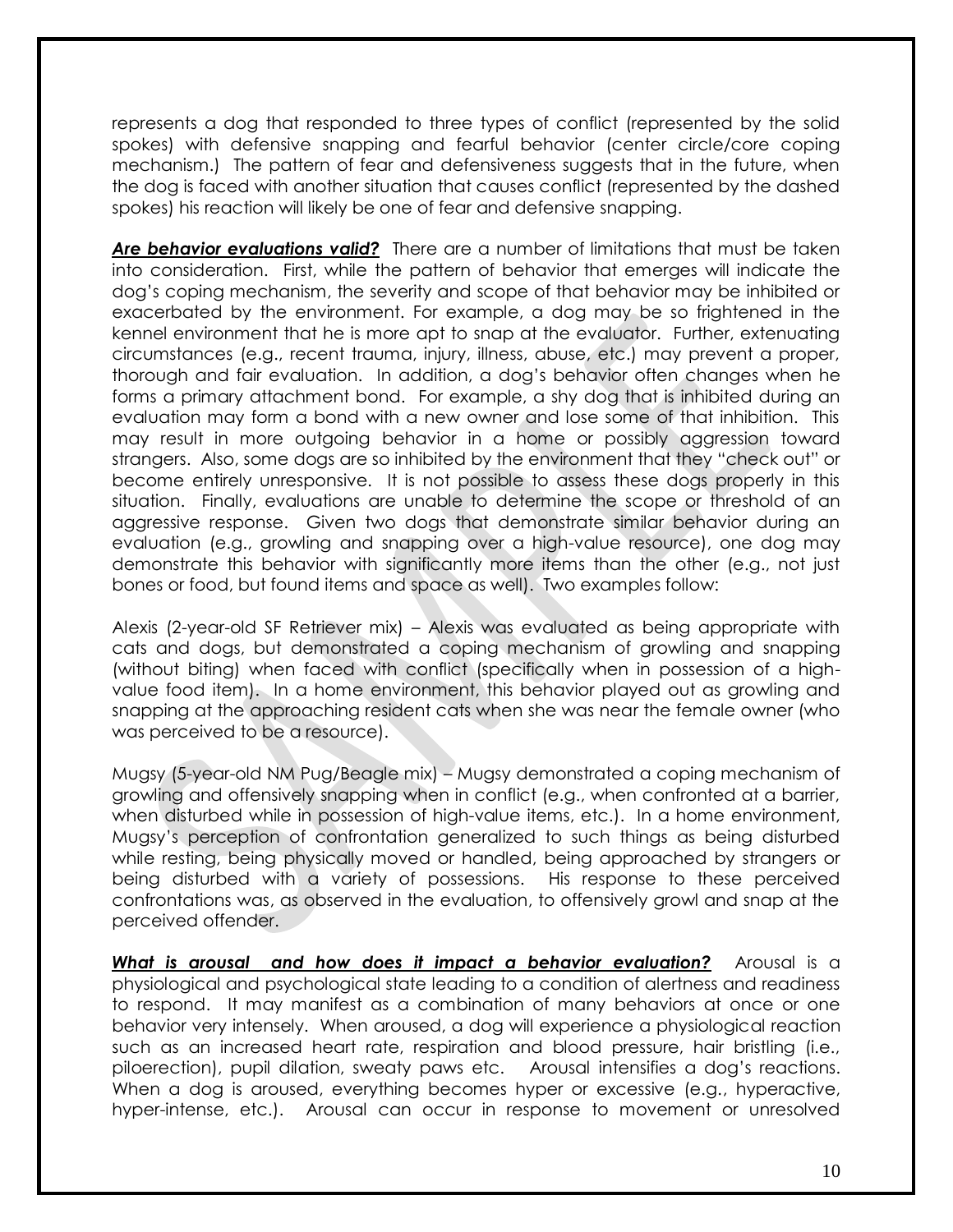frustration. Dogs differ in the level of arousal they exhibit based on their temperament, and some breeds are more prone to arousal than others. Arousal may affect an evaluation by decreasing the length of time it takes before the dog engages in his defense mechanism (i.e., less warning). If the dog has a coping mechanism that includes aggressive behavior, it can make the aggression appear unpredictable. Arousal may also increase the number of triggers (spokes on the Temperament Wheel) the dog perceives as a conflict and/or increase the severity of his behavioral response. Dogs may become aroused in a chaotic kennel environment, by the frustration of being behind a kennel door, or on a leash. In a home, dogs may become aroused when the doorbell rings or there are things going on outdoors and the dog is behind the gate in the yard or in the house looking out the front window.

*What is "sociability" and how does it impact a behavior evaluation?* Sociability refers to the dog's tendency to seek social contact. Sociability is believed to be an innate component of a dog's personality and breed. Sociability may affect an evaluation by increasing the length of time it takes before the dog engages in its defense mechanism. If the dog has a coping mechanism that includes aggressive behavior, it can increase the aggression threshold, resulting in fewer instances of aggression. Sociability may also decrease the number of triggers (spokes on the Temperament WheelTM) the dog perceives as a conflict and/or decrease the severity of his behavioral response. Sociability generally moderates the dog's reactions during the evaluation.

*About evaluators:* Evaluations require a minimum of two trained evaluators for observation, dog introductions and safety in the event of a dog bite, dogfight or attack. The following training is required prior to conducting behavior evaluations: defensive handling, dog body language, dog introductions, breed identification (separate booklet), general dog behavior, and the evaluation process.

It is essential that evaluators remain neutral toward the dog (i.e., standing calmly without interacting with the dog) except as instructed for each test. Unless otherwise indicated, evaluators should maintain a neutral posture toward the dog (e.g., unlocked knees, weight on one leg at a time, slightly rounded shoulders, head slightly down, avoiding eye contact, not directly facing the dog, etc.) Evaluators should not make friends, pet, prevent jumping, administer a leash correction, reprimand or otherwise affect the behavior of the dog unless the evaluators' safety is in question.

Evaluators must be blind to their own prejudices and preferences when conducting evaluations. This neutrality must extend to breed issues except as indicated in the breed section of the evaluation. Problematic breed specific behavioral tendencies should be uncovered during the evaluation.

Evaluations must be conducted in an ethical and humane manner. It is critical that the process be minimally provocative to the dog. The instructions must be followed exactly as written.

**Evaluation area:** See your supervisor for the specific area designated for evaluations at each location.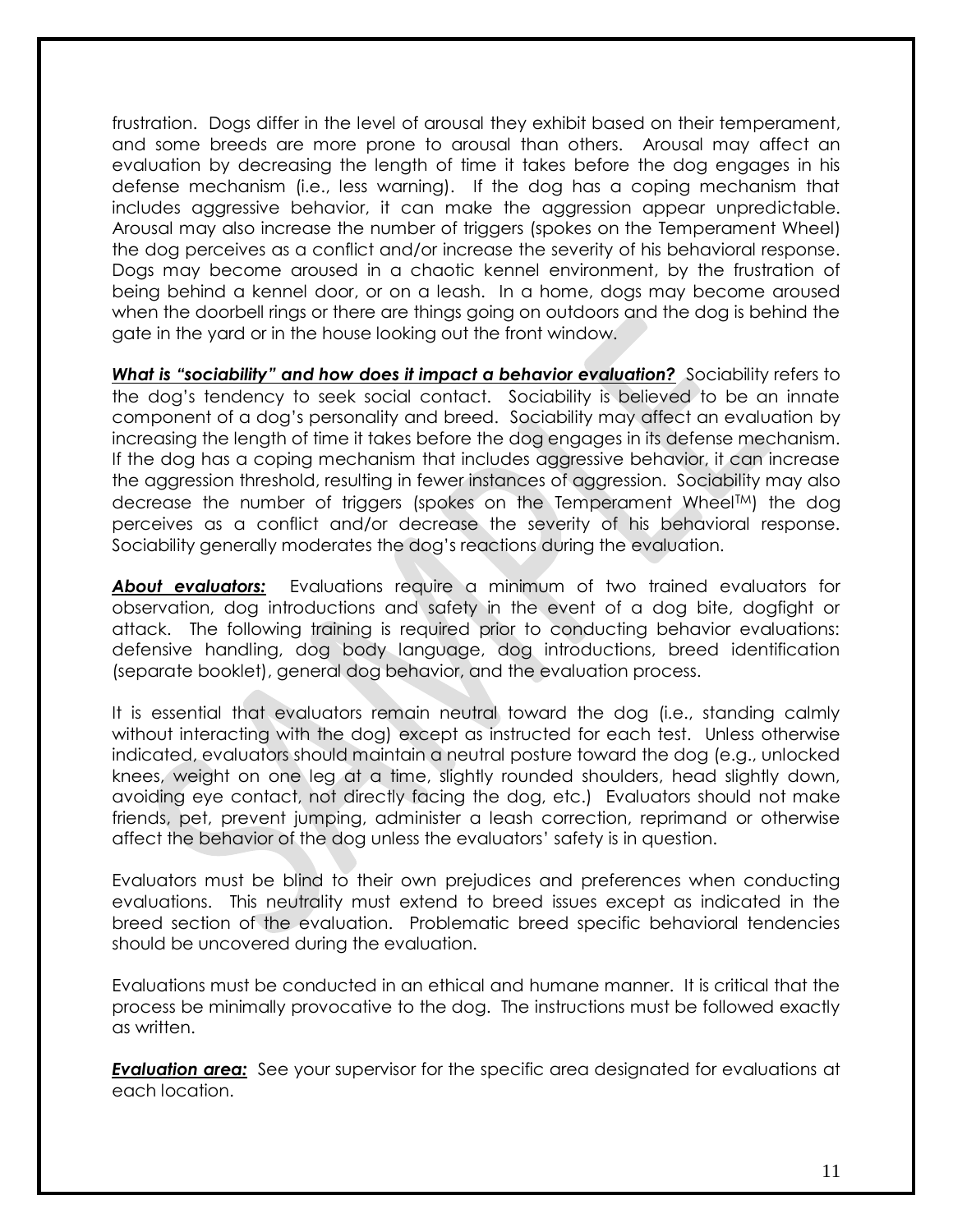*Format of evaluation form:* This form is to be used by evaluators as a guide for objectively measuring a dog's responses during a behavior evaluation. The evaluation must follow the order of the form. There are 14 parts in this evaluation that build on one another to give the information needed to make appropriate decisions. The various behaviors are color-coded based on increasing severity of the dog's reactions. Every behavior that is observed within the row for each section should be checked off. It is likely that multiple boxes will be checked within each color and it is possible to have multiple colored boxes checked within each row.

*Color-coding and point system:*Each color has a different point value for the boxes checked. The entire green column is neutral; therefore it has a zero point value. Each yellow box is 1 point, each orange box is 5 points and each red box is 30 points. Depending upon the number of points, the total will help determine if the dog is adoptable, adoptable with restrictions, a candidate for specialized placement, or if the dog should be euthanized.

There is a SAFETY STOP POINT built into the form. Once the combined points reach 30 or a red box is checked, **the test should be stopped** and adoptability should be considered. (Dogs should always be given the benefit of the doubt unless safety is in question.) If the test continues after the combined points reach 30, or a red box is checked, the risk of a bite or attack during the evaluation is much greater. The safety and liability risks of the dog's placement for adoption must also be considered.

**Purpose of each section:** Each section of the evaluation has one or more specific purpose.

**Safety** – Safety is the number one concern. The evaluator's safety, the safety of the dog being handled, and the safety of people and other animals in the environment are all priorities and must be considered throughout the entire evaluation.

**Liability** – Animal shelters have a responsibility to competently evaluate the dogs in its care. They should also disclose to potential adopters significant information regarding behavioral issues, particularly with regard to aggression. Once it has been determined that a dog has aggressive characteristics, through the evaluation process or other behavioral history, that dog may pose a greater liability risk to the agency as well as the potential adopter. There is an inherent risk for aggression with all dogs, but dogs that have demonstrated aggressive behaviors tend to recidivate (i.e., to return to a previous pattern of behavior; relapse). Without proper intervention, it is not a question of whether such a dog will aggress again, but a question of when and under what circumstances it will happen. Even with proper intervention there can be no guarantees as to future behavior. In addition, although some breeds are more prone to aggressive behavioral tendencies, this does not mean that all dogs of that breed are aggressive. As a result of these behavioral tendencies and some community restrictions, however, such breeds should be identified and held to a stricter behavioral standard during the evaluation process.

**Environment/Decompensation** – Some dogs do not kennel well and may do better in a foster environment vs. a kennel environment. The stress from the environment can cause dogs to act differently, which may affect their evaluation. For this reason, it is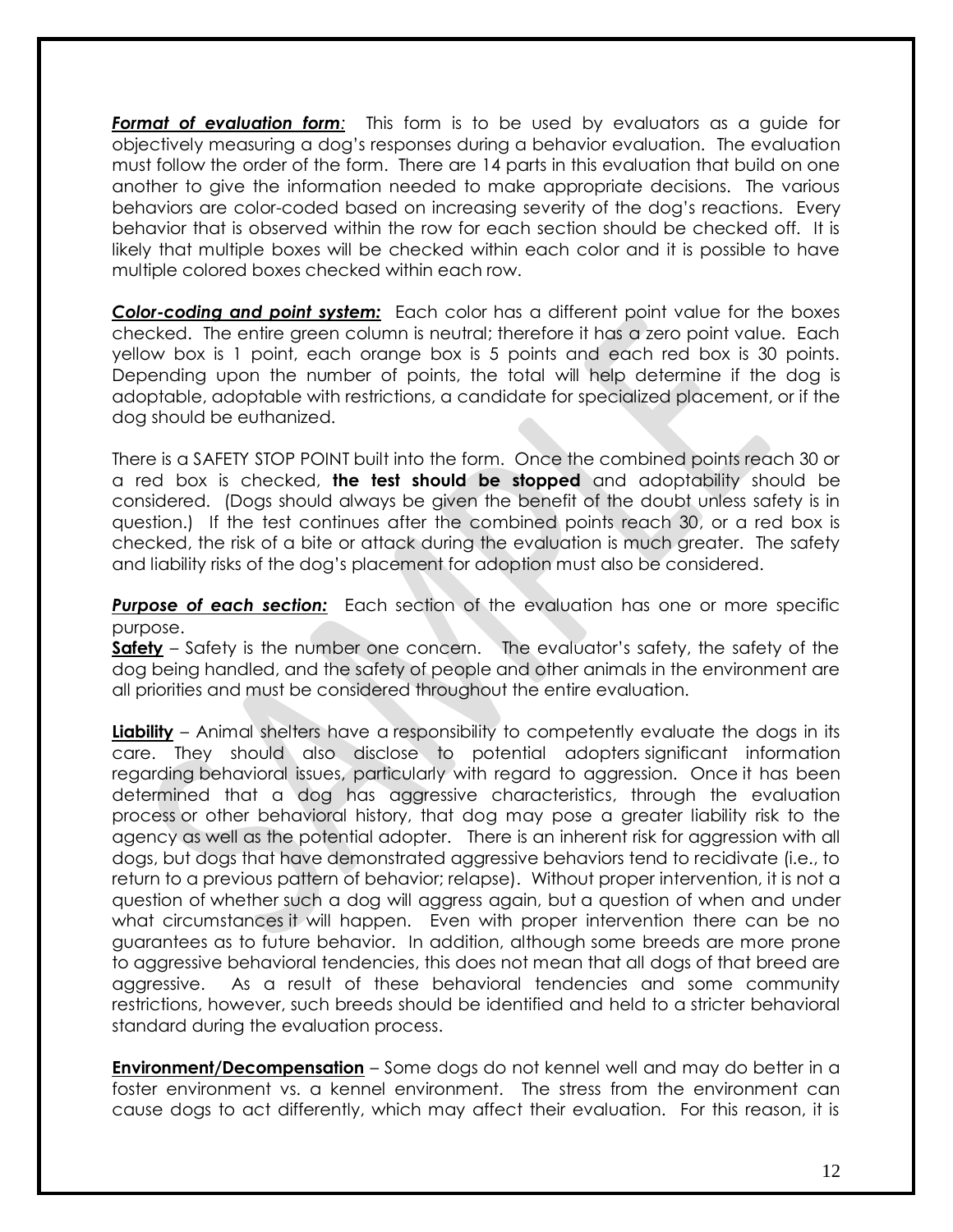essential that dogs be given the benefit of the doubt unless safety is in question. Dogs must be evaluated on an ongoing basis, especially if signs of stress or changes in their health or behavior are observed, as this may be an indication of decompensation. There may be another housing option (e.g., foster, Alternative Placement) for the dogs that are not doing well in a kennel environment. For these dogs, unless the safety of the evaluator is at risk, the evaluation should continue as outlined in order to obtain a fair and accurate assessment of the dog's behavior. All available resources should be exhausted prior to making any decisions or recommendations.

<span id="page-12-0"></span>**Children** – Many adoptive families have children of various ages. The safety of the children and the dog's suitability for a family with children must be considered during the evaluation. The behavior observed throughout the evaluation will help with appropriate placement recommendations. The Sociability Preference Ladder will be explained during the classroom training.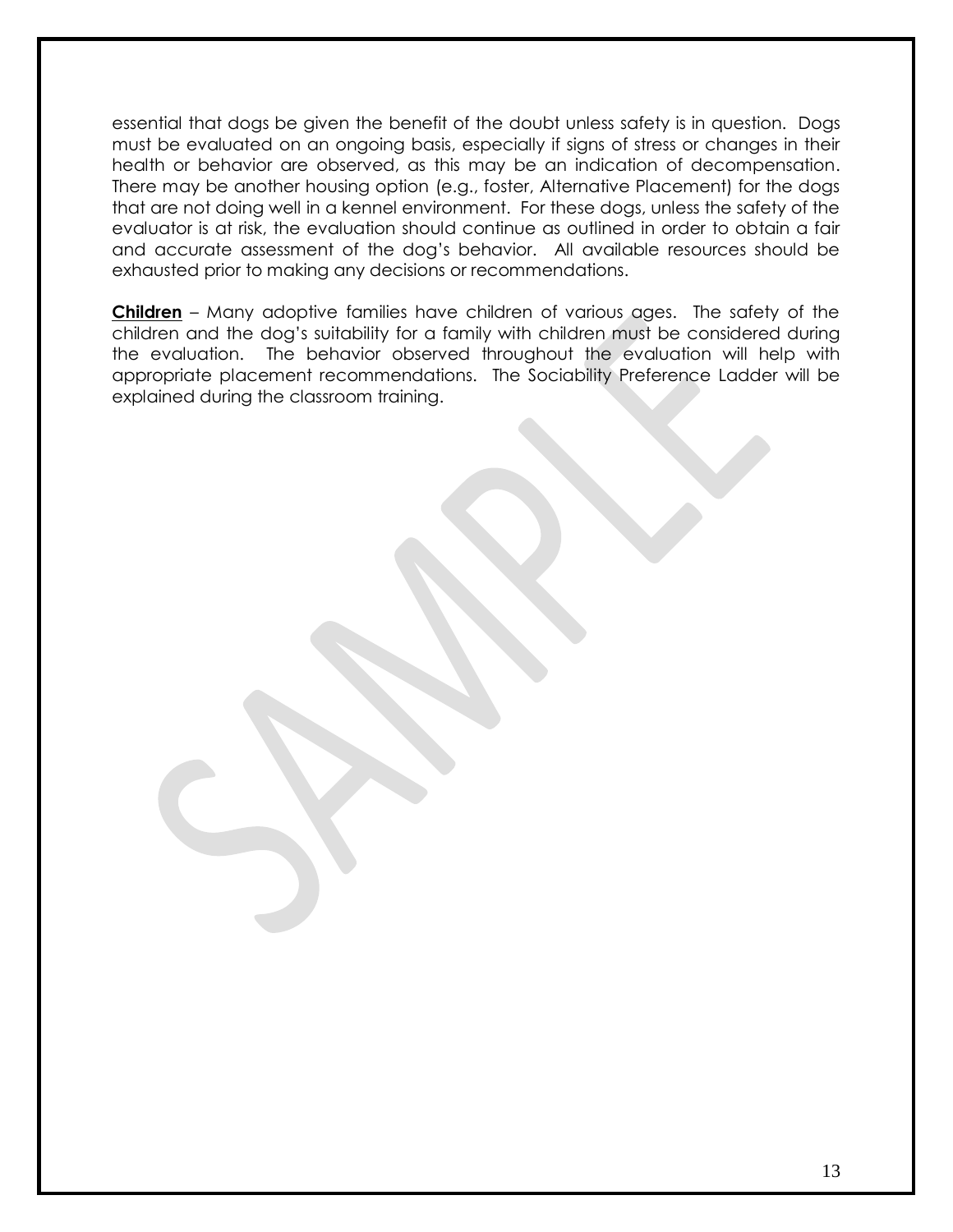## **Glossary of Terms/Phrases on Evaluation Form**

- 1. Abrupt contact jumps up and pushes off, climbs up and over, etc.
- 2. Actively avoidant consistent pulling away or leaning away
- 3. Aggresses a threat or a challenge resolved by any of the following behaviors: lip curls, snapping, attempting to bite, growling, snarling, etc.
- 4. Agonistic behaviors or agonism threatening behaviors arising from competitive interactions or social conflict
- 5. Alarm barks cautious barking with stiffer body language
- 6. Aligned body body in a straight line from nose to tail
- 7. Allelomimetic behaviors group facilitated behavior, imitative or contagious behaviors
- 8. Ambivalent posture defensive, body or parts of body moving backward or appearance of getting smaller
- 9. Anthropomorphism attribution of human motivation, characteristics, or behavior to inanimate objects, animals, or natural phenomena
- 10.Appeasement behaviors pacifying behaviors that inhibit attacks by others. E.g., incisor bared grin, paw raising, exposing inguinal region, lowered head w/ serpentine walk, ears back with squinty eyes, lowered posture, rolling onto back, low tail wag, sitting or downing in response to approach, uneven footing, etc.
- 11.Arousal physiological and psychological state leading to increased heart rate and blood pressure and a condition of alertness and readiness to respond.
- 12.Body slams jumps and forcefully slams body into evaluator
- 13. Boundless play outpaces the evaluator's play, rude, little impulse control, plays at the expense of the evaluator by jumping onto, slamming<sup>13</sup> into and/or biting, grabbing at evaluator
- 14.Breed labeled potentially dangerous "Bull" breeds, Mastiff breeds, Akita, Chow Chow, Doberman Pinscher, German Shepherd, Great Dane, Husky, Malamute, Rottweiler, Saint Bernard, Shar Pei or any mix thereof having the characteristics of one of these breeds
- 15.Compatibility capable of efficient integration (e.g., capable of integrating into a home without causing injury to dogs or people)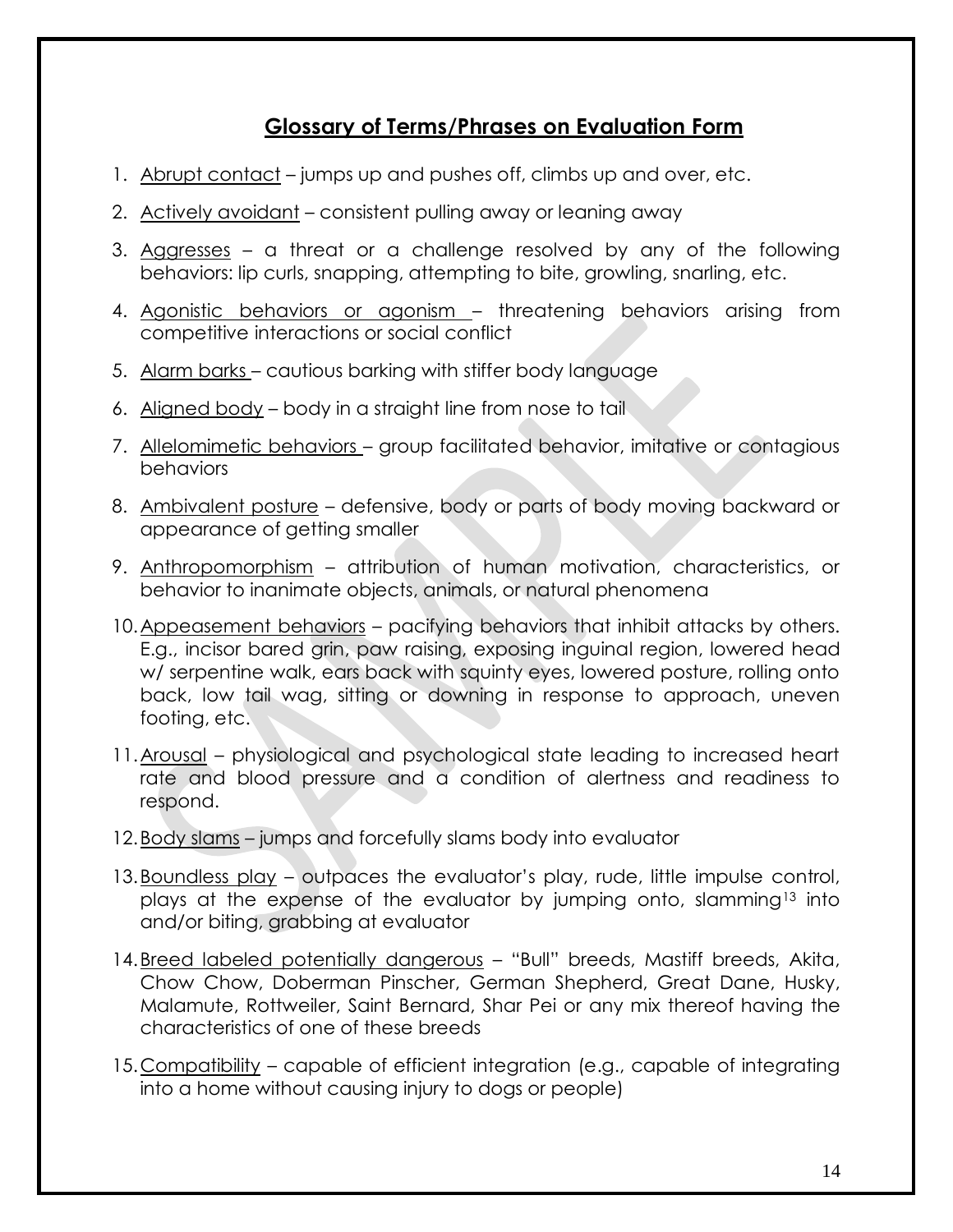- 16.Conflict behaviors stretching, panting, yawning, sniffing ground or objects, licking lips or nose, moving in slow motion, indirect approach, wet dog shake, snorting or huffing, scratching or grooming, sweaty paws, sudden shedding, sudden dandruff, bloodshot eyes, dilated pupils, pacing, etc.
- 17.Controlled play keeps pace with or plays within boundaries of evaluator's play
- 18.Counter conditioning a process to establish a new response as a replacement for an old response
- 19.Cut off signals actively ignoring interaction by doing something else
- 20.Decompensation the inability to maintain a defense mechanism in response to stress – these dogs may deteriorate in their health or behavior.
- 21.Defensive when handled little follow through (more fearful) quick, nervous snaps, nervously poking with mouth or nibbling, mouthing with increasing jaw pressure
- 22.Desensitization process of reducing sensitivity
- 23.Displacement behavior appears out of context for the situation, performed to change the situation in order to escape the conflict
- 24.Dominance ability to control access to resources
- 25.Epimeletic behaviors care giving behaviors
- 26.Et-epimeletic behaviors care seeking behaviors
- 27. Extinction withholding consequences that reinforce a response
- 28.Freezing momentarily stilling 1 second or less
- 29.Friendly seeking social contact
- 30.Frontal body body completely facing evaluator
- 31.Habituation process of acclimation by repeated exposure
- 32.Hard glance or stare direct eye contact, eyelids pulled back exposing round eyeball with dilated pupils
- 33.Harsh behavior forceful and rough, jumping or moving excitedly, tail up, etc.
- 34.Hoards keeps hidden or private
- 35.Inguinal groin area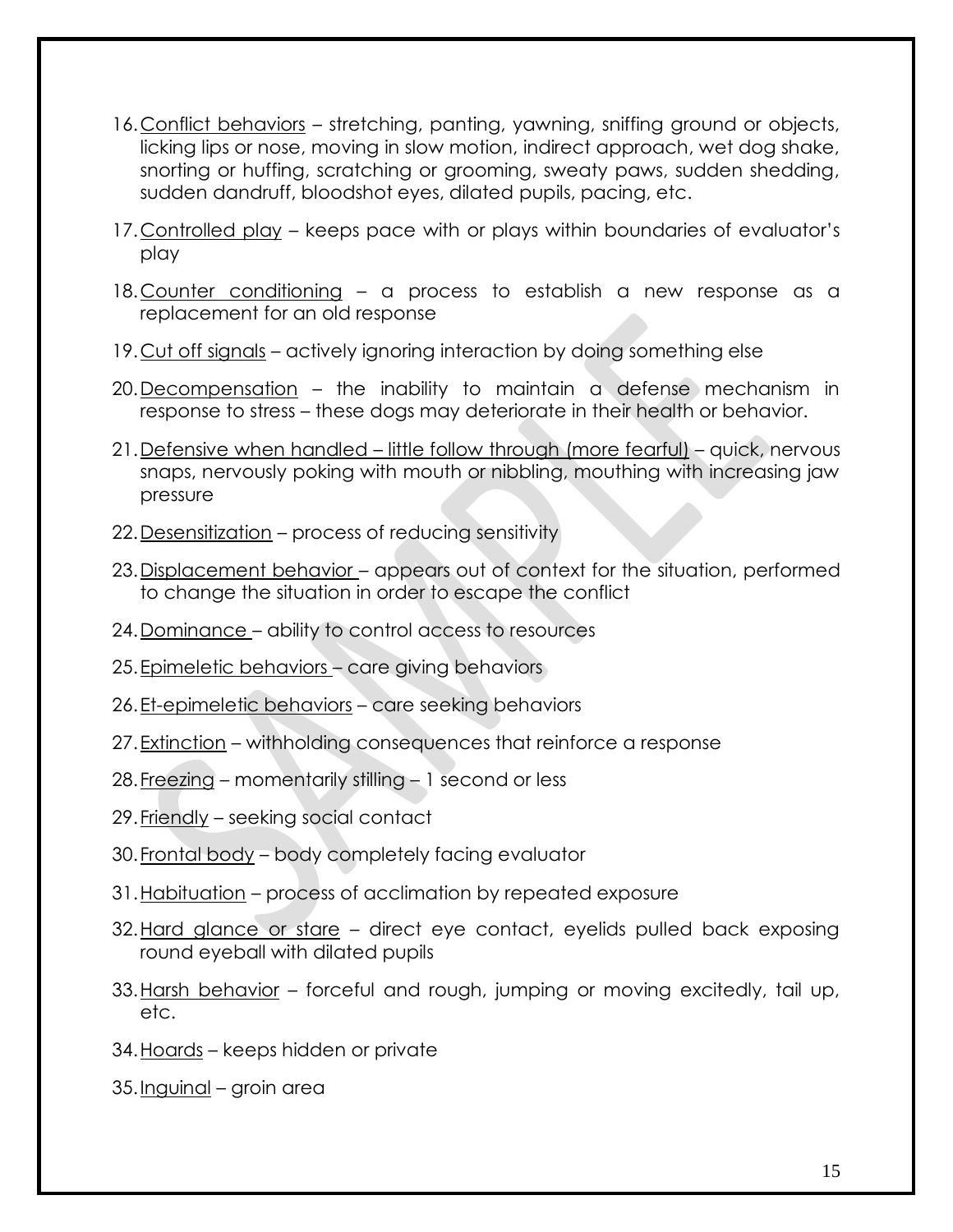- 36.Instinct the inherent disposition of a living organism toward a particular behavior. Instinct provides a response to external stimuli, which moves an organism to action, unless overridden by intelligence, which is creative and more versatile. Instinct is pre-intellectual. Also known as a drive.
- 37.Intense play extremely competitive play plays to win
- 38.Monitors leash checks leash by bumping or touching with muzzle or paws
- 39.Mouthy chews on person
- 40.Non-yielding or oppositional dog resists evaluator's attempts to move him by pushing against force instead of yielding
- 41.Offensively aggresses body or parts of body moving forward or appearance of getting larger
- 42.Paedomorphism evolutionary tendency to retain infantile or juvenile traits into adulthood
- 43.Passively avoidant not pulling away but oriented away
- 44.Passively reprimands multiple freezes and/or stilling with hard glance or stare
- 45.Plays when handled tries to change the context of the interaction by playing, more controlling
- 46.Reactive barking, extreme leash pulling, jumping, lunging with or without aggressing
- 47.Reconnects socially interacts immediately following stimuli
- 48.Redirects aggressive behavior directing aggressive behaviors toward closest target (e.g., when dog is in a high state of arousal11, he redirects his aggressive behavior toward the handler or another closer target instead of the intended target)
- 49.Reprimanding of contact pushes hand away or quickly and abruptly pokes at hand with mouth, paw and/or body in a stern manner. (This does **not** include quickly orienting to the stimulus or general mouthing.)
- 50.Resource Holding Potential (RHP) is the drive of an animal to win a battle to retain a resource. The term "potential" serves as a reminder that the individual with greater RHP does not always prevail.
- 51.Rude with dogs plays at the other dog's expense regardless of receptivity of other dog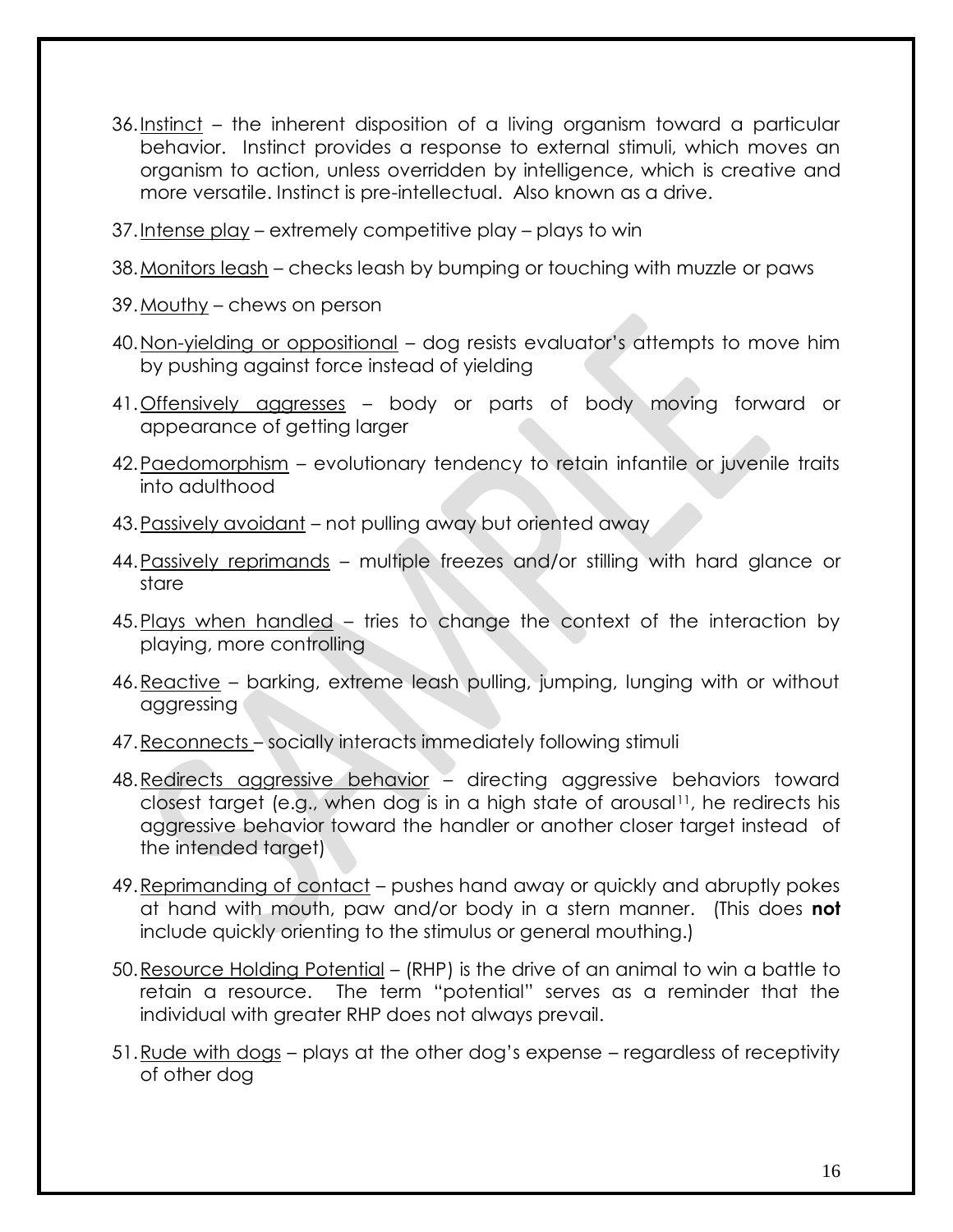- 52.Seeks safety hides near evaluator, nervously leans into evaluator for protection
- 53.Seeks solitude with item turns away, walks away or otherwise positions to get away from the evaluator while retaining the item
- 54.Sloughs off when handled flings hand or shakes hand off part of body being handled
- 55.Social hierarchy relationship between individuals based on the outcome of social conflict
- 56.Socialization process by which interspecies/intraspecies attachment bonds are formed
- 57.Soft behavior deferential, courteous, yielding, submitting
- 58.Stiff tense, tight body, no fluidity
- 59.Stilling maintained freezing more than 1 second
- 60.Tolerates accepts, permits or endures
- 61.Whale eyes head is still with eyes moving, showing the whites of the eyes multiple times